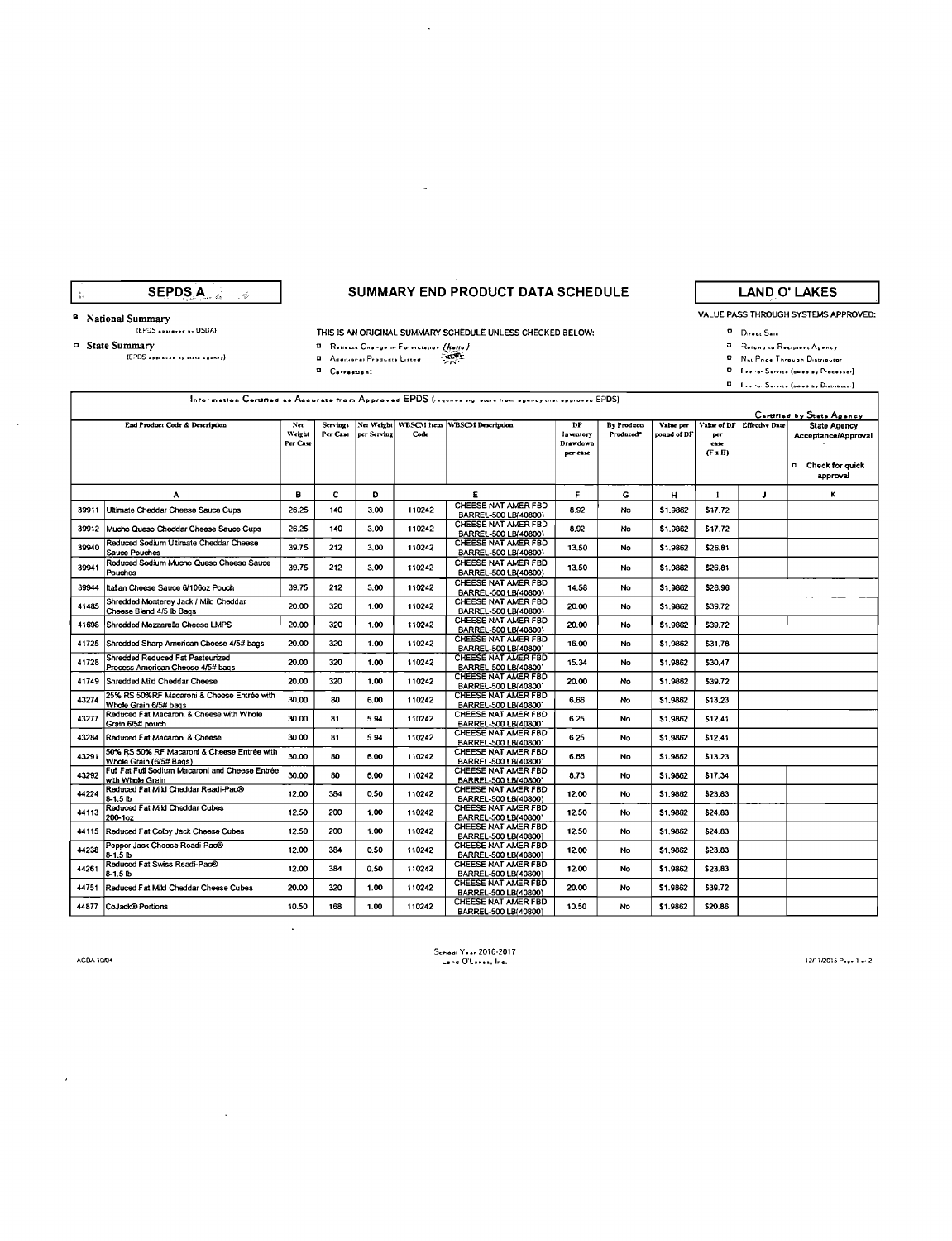|       |                                                                                     |                            |          |                                      |        | Information Certified as Accurate from Approved EPDS (requires signature from agency that approved EPDS) |                                                |                                 |                          |                                            |                           |                                                                    |  |  |
|-------|-------------------------------------------------------------------------------------|----------------------------|----------|--------------------------------------|--------|----------------------------------------------------------------------------------------------------------|------------------------------------------------|---------------------------------|--------------------------|--------------------------------------------|---------------------------|--------------------------------------------------------------------|--|--|
|       |                                                                                     |                            |          |                                      |        |                                                                                                          |                                                |                                 |                          |                                            | Certified by State Agency |                                                                    |  |  |
|       | <b>End Product Code &amp; Description</b>                                           | Net.<br>Weizht<br>Per Case | Servings | Net Weight<br>Per Case   per Serving | Code   | WBSCM Item WBSCM Description                                                                             | DF<br>Inventory<br><b>Drawdown</b><br>per case | <b>By Products</b><br>Produced* | Value per<br>pound of DF | Value of DF<br>per<br><b>CRSC</b><br>(F I) | <b>Effective Date</b>     | <b>State Agency</b><br>Acceptance/Approval<br>Check for guick<br>o |  |  |
|       |                                                                                     |                            |          |                                      |        |                                                                                                          |                                                |                                 |                          |                                            |                           | approval                                                           |  |  |
|       | А                                                                                   | в                          | С        | D                                    |        | Е                                                                                                        | F.                                             | G                               | н                        |                                            | J                         | к                                                                  |  |  |
| 44878 | Reduced Fat CoJack® Portions                                                        | 10.50                      | 168      | 1.00                                 | 110242 | CHEESE NAT AMER FBD<br>BARREL-500 LB/40800)                                                              | 10.50                                          | No                              | \$1,9862                 | \$20.86                                    |                           |                                                                    |  |  |
| 44879 | Cheddar Portions                                                                    | 10.50                      | 168      | 1.00                                 | 110242 | CHEESE NAT AMER FBD<br>BARREL-500 LB/40800)                                                              | 10.50                                          | No                              | \$1,9862                 | \$20.86                                    |                           |                                                                    |  |  |
| 44881 | Reduced Fat Cheddar Portions                                                        | 10.50                      | 168      | 1.00                                 | 110242 | CHEESE NAT AMER FBD<br>BARREL-500 LB/40800)                                                              | 10.50                                          | No                              | \$1.9862                 | \$20.86                                    |                           |                                                                    |  |  |
|       | 46219 American Cheese Slice, White                                                  | 30.00                      | 960      | 0.50                                 | 110242 | CHEESE NAT AMER FBD<br>BARREL-500 LB(40800)                                                              | 19.43                                          | No                              | \$1,9862                 | \$38.59                                    |                           |                                                                    |  |  |
| 46236 | Yellow American Slice                                                               | 30.00                      | 1104     | 0.44                                 | 110242 | CHEESE NAT AMER FBD<br>BARREL-500 LB(40800)                                                              | 21.77                                          | No                              | \$1,9862                 | \$43.24                                    |                           |                                                                    |  |  |
| 46240 | 50% Reduced Sodium 50% reduced Fat Process<br>American Cheese Slices 6/5# - 184 slc | 30.00                      | 1104     | 0.44                                 | 110242 | CHEESE NAT AMER FBD<br>BARREL-500 LB/408001                                                              | 22.91                                          | No                              | \$1,9862                 | \$45.50                                    |                           |                                                                    |  |  |
| 46253 | Reduced Fat American Cheese Stice                                                   | 30.00                      | 960      | 0.50                                 | 110242 | CHEESE NAT AMER FBD<br>BARREL-500 LB(40800)                                                              | 22.48                                          | No                              | \$1,9862                 | \$44.65                                    |                           |                                                                    |  |  |
| 46255 | American Cheese Slice, Yellow                                                       | 30.00                      | 960      | 0.50                                 | 110242 | CHEESE NAT AMER FBD<br>BARREL-500 LB(40800)                                                              | 21.77                                          | No                              | \$1,9862                 | \$43.24                                    |                           |                                                                    |  |  |
| 46268 | Reduced Sodium, Reduced Fat Process<br>American Cheese Stices                       | 30.00                      | 960      | 0.50                                 | 110242 | CHEESE NAT AMER FBD<br>BARREL-500 LB(40800)                                                              | 23.04                                          | No                              | \$1,9862                 | \$45.76                                    |                           |                                                                    |  |  |
| 46288 | 50% Reduced Sodium 50% Reduced Fat<br>Process American Cheese Slices 6/5# - 160 slc | 30.00                      | 960      | 0.50                                 | 110242 | CHEESE NAT AMER FBD<br>BARREL-500 LB(40800)                                                              | 22.91                                          | No                              | \$1,9862                 | \$45.50                                    |                           |                                                                    |  |  |
| 48174 | American Loaf Cheese                                                                | 30.00                      | 960      | 0.50                                 | 110242 | CHEESE NAT AMER FBD<br>BARREL-500 LB/408001                                                              | 22.78                                          | No                              | \$1,9862                 | \$45.25                                    |                           |                                                                    |  |  |
| 59701 | String Cheese                                                                       | 10.50                      | 168      | 1.00                                 | 110242 | CHEESE NAT AMER FBD<br>BARREL-500 LB(40800)                                                              | 10.50                                          | <b>No</b>                       | \$1,9862                 | \$20.86                                    |                           |                                                                    |  |  |
| 59703 | Light Mozzarella String Cheese LMPS                                                 | 10.50                      | 168      | 1.00                                 | 110242 | CHEESE NAT AMER FBD<br>BARREL-500 LB(40800)                                                              | 10.50                                          | No                              | \$1,9862                 | \$20.86                                    |                           |                                                                    |  |  |

 $\mathcal{L}^{\pm}$ 

### PROCESSOR:

<u>Land O'Lakes, Inc.</u><br>Name or Company <u>-<br>Charyl Isbarner, Merketing Meneger</u><br>Neme and Twe of Automasu Representative

#### USDA APPROVAL: frat applicable for state summary)

| <b>USDA FNS FDD</b>                         |           |
|---------------------------------------------|-----------|
| Neme of Approving Agency                    |           |
| Sherry Thackerey-Comm. Proseculing          |           |
| Name and Title of Authorized Representative |           |
| Someof Thecky                               | 12/9/2015 |
|                                             |           |

 $\sim 10$ 

### STATE AGENCY APPROVAL:

|            | Name of Approving Agency                   |
|------------|--------------------------------------------|
|            |                                            |
|            | Name and Tate of Authorized Representative |
| Signature. | Date Signed                                |

\*If by products are produced, provide value and method credit will be given

 $\frac{12/9/2015}{D_{\text{max}}S_{\text{upper}}}$ 

 $\hat{\mathcal{L}}$ 

 $\mathcal{L}_{\rm{max}}$ 

 $\bar{\gamma}$ **Contractor** 

 $\bigcap_{i=1}^n$ 

School Year 2016-2017<br>Land O'Leses, Inc.

 $\sim 10^{11}$  km s  $^{-1}$ 

1261/2015 Page 2 or 2

 $\mathcal{L}^{\mathcal{L}}$